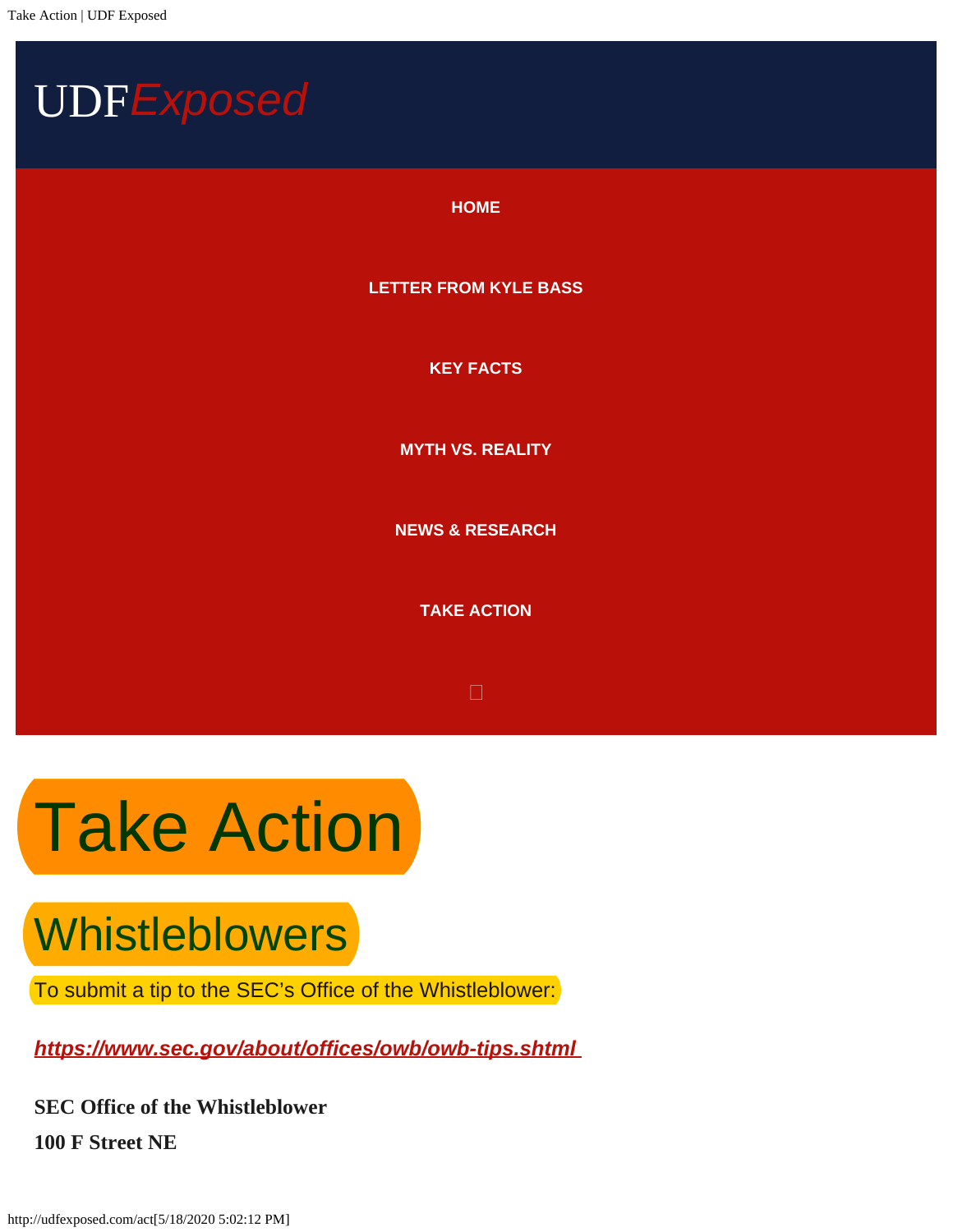**Mail Stop 5553 Washington, DC 20549 Fax: (703) 813**‐**9322**

## Investors

A number of class action lawsuits have been filed related to UDF IV and UDF management; if investors have questions regarding their investment in UDF, contact an attorney.

The following law firms have filed class action lawsuits or other securities-related litigation or have otherwise announced investigations:

Block & Leviton LLP Bronstein, Gewirtz & Grossman, LLC **Brower Piven** Gainey McKenna & Egleston Glancy Prongay & Murray LLP Goldberg Law PC Hagens Berman Sobol Shapiro LLP Johnson & Weaver, LLP Kessler Topaz Meltzer & Check, LLP Khang & Khang LLP **Law Offices of Vincent Wong** Lieff Cabraser Heimann & Bernstein, LLP Levi & Korsinsky, LLP Lundin Law PC Pomerantz LLP Powers Taylor LLP Robbins Arroyo LLP Rosen Law Firm The Briscoe Law Firm, PLLC Wolf Haldenstein Adler Freeman & Herz LLP